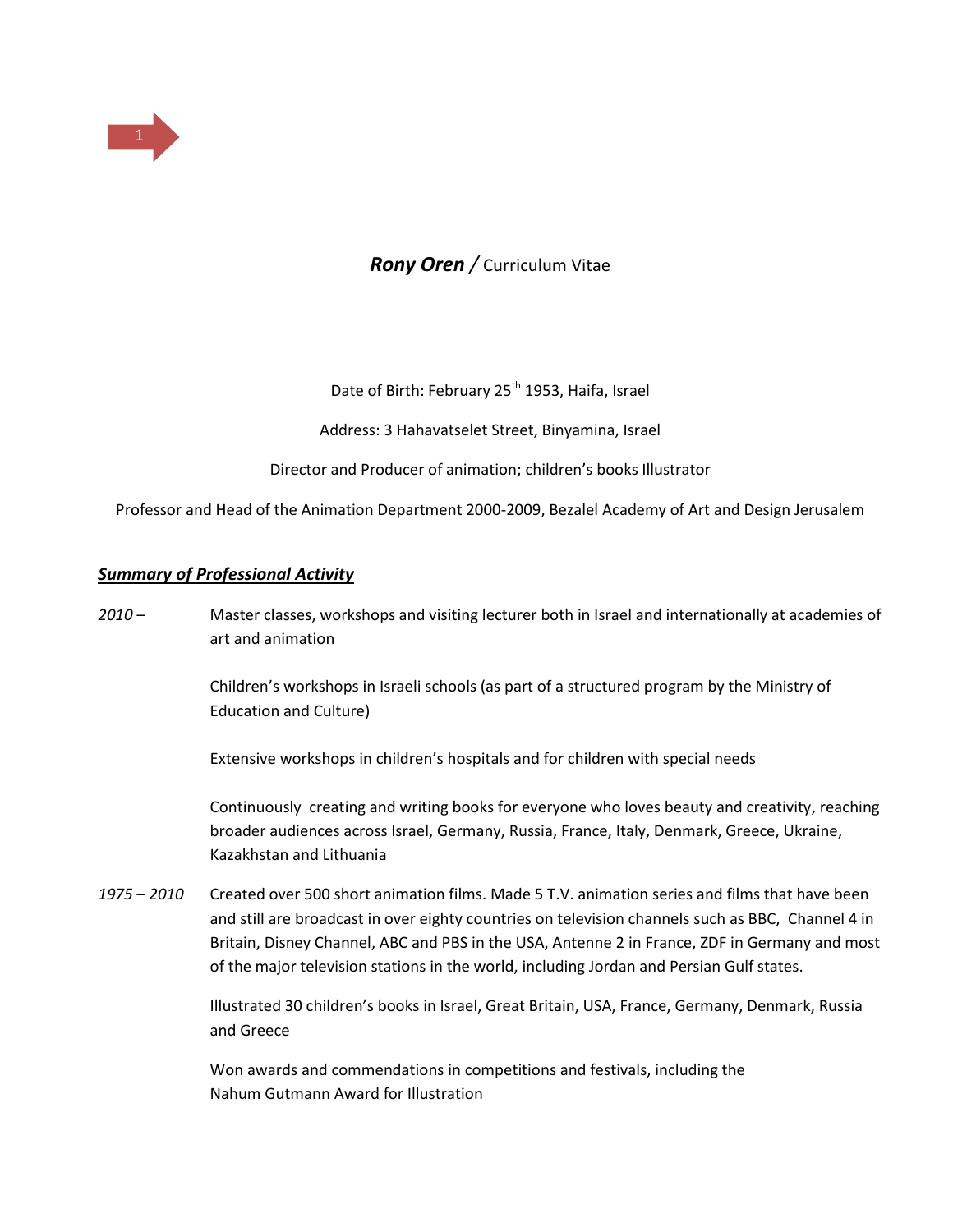

# *Academic Appointments and Teaching Experience*

| 2012          | Bezalel Academy of Art and Design, Jerusalem<br>Member of the New Bezalel President Selection Committee                                                                                                                                                                                                         |
|---------------|-----------------------------------------------------------------------------------------------------------------------------------------------------------------------------------------------------------------------------------------------------------------------------------------------------------------|
|               | Acting member of the Bezalel senate commission (recommending professorship candidates<br>from Bezalel to the Council for Higher Education CHE, established in accordance with the Higher<br><b>Education Council in 1958)</b>                                                                                   |
| $2000 - 2010$ | Bezalel Academy of Art and Design, Jerusalem<br>Head of the Animation Unit Department, as of 2006 Professorship and Senate Committee<br>member                                                                                                                                                                  |
|               | Member of the Standing Committee for Bezalel Academy Department Heads                                                                                                                                                                                                                                           |
|               | Head of the Bezalel Animation Unit Teaching Committee                                                                                                                                                                                                                                                           |
|               | Developed a four-year program for the animation unit, including its infrastructure and<br>equipment and recruiting teaching staff                                                                                                                                                                               |
|               | Taught Stop Motion animation courses for second and third year students and personally guided<br>fourth year students through their 'final films'.                                                                                                                                                              |
| 2005          | Chaired three committees for the promotion of lectures to senior lecturers                                                                                                                                                                                                                                      |
| 2001          | Member of the Senate's Committee for appointing the Photography Department's Head                                                                                                                                                                                                                               |
| 1984 - 2000   | Neri Bloomfield WIZO Academy of Design & Education, Haifa, Hadassa WIZO Canada<br>(excluding 1988 - 99 which were spent in the USA) - Taught the foundations of animation to<br>second year students, advanced animation to third year students, and guided fourth year<br>students through their 'final films' |
| 1999          | Bezalel Academy of Art and Design, Jerusalem - Teaching Stop Motion animation courses for<br>second and third year students at the Animation Unit                                                                                                                                                               |
| 1984          | Bezalel Academy of Art and Design, Jerusalem - Deputy Head of the Animation Unit - Teaching<br>inter-departmental courses on the foundations of animation and advanced animation                                                                                                                                |
| 1980 - 1984   | Beit-Zvi - School of the Performing Arts, Ramat-Gan, Cinema Department - Teaching a course<br>on the foundations of animation                                                                                                                                                                                   |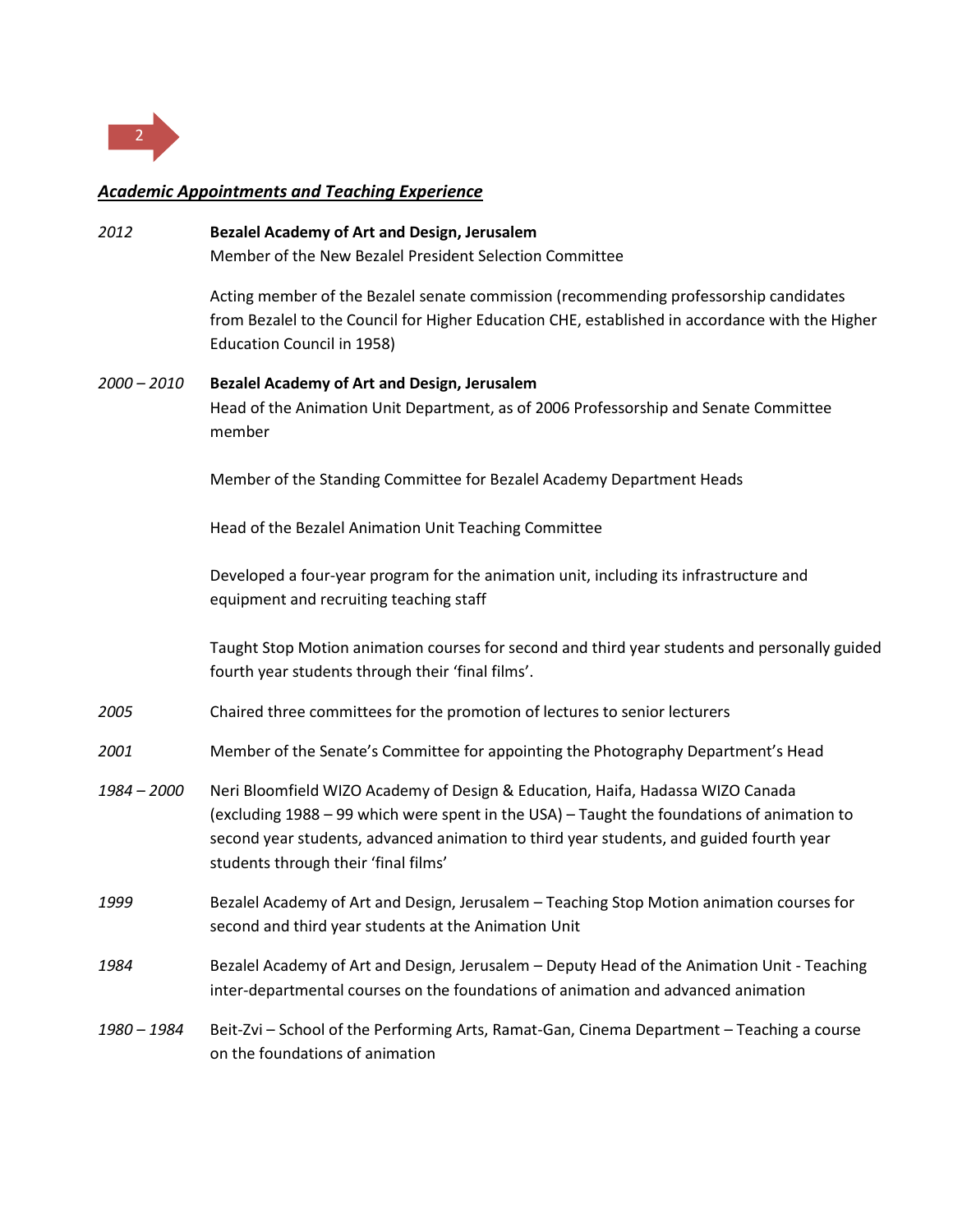

### *Master Classes and Workshops*

| 2012 | Leads Israeli Foreign Ministry landmark Eurasian book and workshop tour including book fairs,<br>children's hospital workshops, master classes and lectures for animation and art students            |
|------|-------------------------------------------------------------------------------------------------------------------------------------------------------------------------------------------------------|
|      | USA workshop tour including Lincoln Center Bezalel fundraiser, Mica/Maryland Institute College<br>for Art - character design and clay animation workshop, New Jersey and New York school<br>workshops |
| 2011 | Hosts workshops and book signings at Leipzig international book fair                                                                                                                                  |
|      | Moscow and St Petersburg - 14 artist workshops                                                                                                                                                        |
| 2010 | Host round table discussion at Buenos Aeries International Book Fair                                                                                                                                  |
|      | Special guest at Bologna book fair                                                                                                                                                                    |
| 2009 | Host principle workshops at Biennial Animation Festival, Cinematheque, Tel Aviv                                                                                                                       |
| 2008 | 26 master classes at the International Book Fair in Frankfurt, Germany; German Museum, Bon;<br>Jewish Museum, Berlin                                                                                  |
|      | Workshops at the International Book Fair in Paris, France                                                                                                                                             |
|      | Master classes, animation workshops and viewing of personal films at the Animart 2 Annual<br>Animation Festival in Athens, Greece                                                                     |
|      | Animation workshops at the Buster Kobenhavns International Film Festival for Children and<br>Youth in Copenhagen, Denmark                                                                             |
| 2007 | Master classes, animation workshops and viewing of personal films at the Animart 1 Annual<br>Animation Festival in Athens, Greece                                                                     |
|      | Master classes and animation workshops at Animfest International Animation Festival in Athens,<br>Greece                                                                                              |
|      | Master classes and workshops at the Scream 07 International Conference in Athens, Greece                                                                                                              |
|      | Lecture and workshop held in De Libro Infantil and Hovnil Salon, Madrid, Spain                                                                                                                        |
|      |                                                                                                                                                                                                       |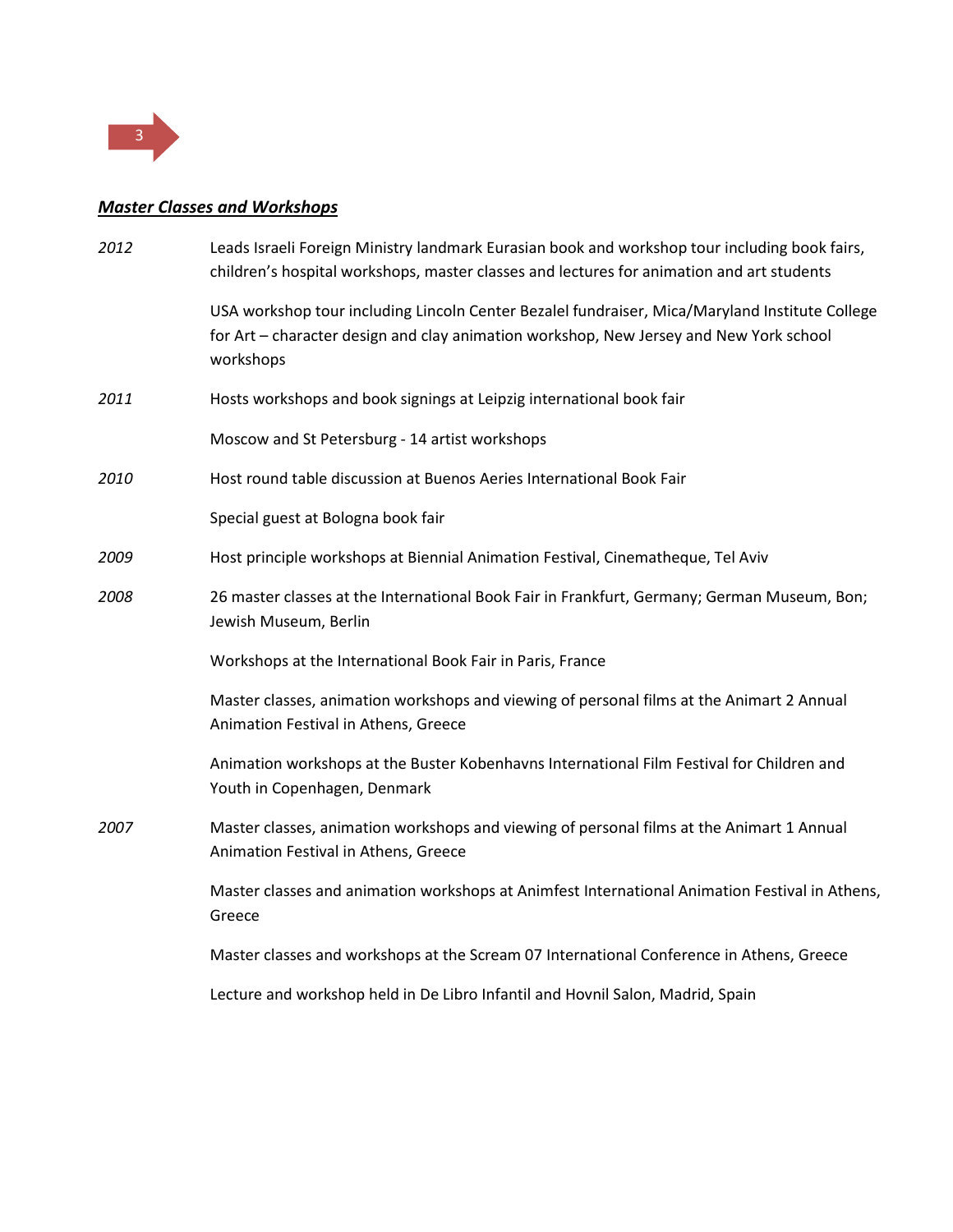

### *Professional Activity*

#### Production of Internationally Distributed Animation Series

*2009* Directed and animated 'Clay Play', a 13 episode series of 5 minutes each Technique: Plasticine Animation Broadcast: Hit Entertainment, UK Directed, animated and art management 'Monkey See Monkey Do' series of 26 episodes of 5 minutes each Technique: Computerized animation Broadcast: Hit Entertainment, UK *1995 – 1998* Produced, directed and animated 'Grabbit the Rabbit'; 13 episode series of 8 minutes each. The series is based on animal proverbs and Afro-American fables. Technique: Plasticine Animation Broadcast: British Channel 4, Denmark, Finland, Italy, Korea, The Netherlands, Norway, Sweden, Ireland, Belgium, France, Monaco, Switzerland, Japan, Hong-Kong, Luxemburg, Poland, Israel and more. *1992 – 1994* Produced, directed and animated 'Tales of a Wise King 1; a 13 episode series of 6 minutes each. The series is based on the legends of King Solomon. Technique: Plasticine Animation *1989 – 1991* Produced, directed and animated 'Tales of a Wise King 2'; a 13 episode series of 6 minutes each. Technique: Plasticine Animation Production Company: Oren Enterprises (USA) Broadcast: Britain (BBC), Denmark, The Czech Republic, Poland, Portugal, Singapore, Finland, Spain, Australia, Turkey, Australia, Hungary, The Netherlands, Switzerland, Hong-Kong, Korea, Italy, New Zealand, Israel and more. *1985 – 1986* Produced, directed and animated 'Foxy Fables'; a 13 episode series of 5 minutes each. The series is based on the Tales of La Fontaine, Krilov and others. Technique: Plasticine Animation Production Company: Frame by Frame (Denmark) The series was broadcast on about 60 television stations around the world including: Germany (ZDF), British Channel 4, Jordan Television, the Arab Emirates, Israel and more.

Produced, directed and animated the series 'The Egg', 26 shorts 20 seconds each Technique: Plasticine Animation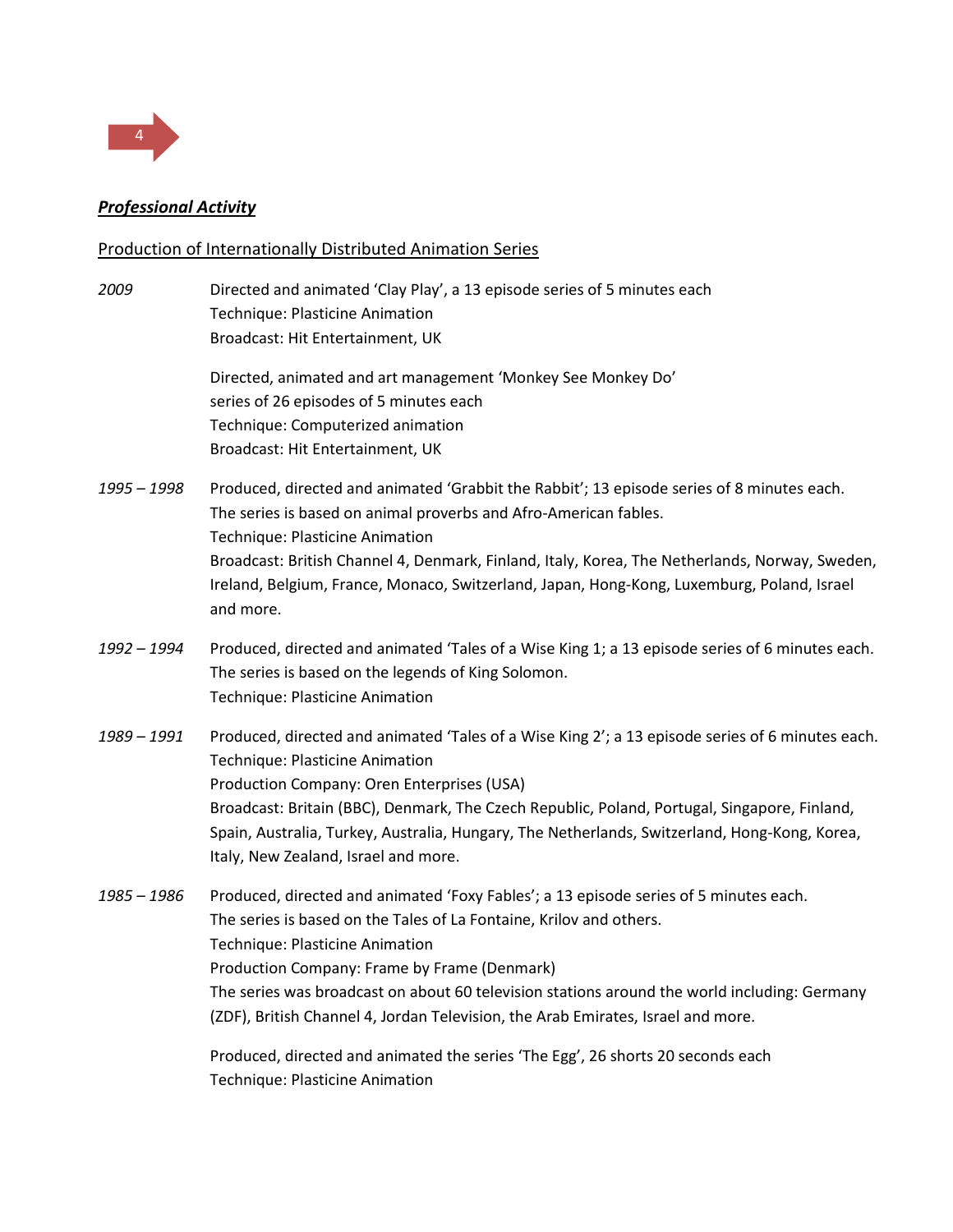

Production Company: Frame by Frame (Israel)

The series was broadcast in many countries in Europe, including on the BBC's 'Tea Time Television'.

# *Production of 24 minute Animation Films (Specials) for International Distribution*

| 1992 | Directed the Easter children's animation film 'Follow that Bunny'                                                                |
|------|----------------------------------------------------------------------------------------------------------------------------------|
|      | <b>Technique: Plasticine Animation</b>                                                                                           |
|      | <b>Production Company: Scopus Films</b>                                                                                          |
|      | Broadcast: Britain (BBC)                                                                                                         |
| 1990 | Produced, directed and animated the Christmas children's animation film 'Follow that Sleigh'.<br>Technique: Plasticine Animation |
|      | <b>Production Company: Scopus Films</b>                                                                                          |
|      | Broadcast: Britain (BBC)                                                                                                         |
| 1985 | Directed and animated 'Agada Shell Hagada', a children film of the Exodus and Passover.                                          |
|      | Technique: Plasticine Animation                                                                                                  |
|      | <b>Production Company: Scopus Films</b>                                                                                          |
|      | Broadcast: USA (Disney Channel, ABC, PBS), France (Antenne 2) and many other countries.                                          |

### *Animated Advertisement*

| 2008 | 30 commercials for Seminar Hakibbutzim College                                                                                                |
|------|-----------------------------------------------------------------------------------------------------------------------------------------------|
|      | <b>Technique: Plasticine Animation</b>                                                                                                        |
|      | Advertising Agency: Azimuth Advertising                                                                                                       |
|      | Broadcast: Channels 2 and 10, Israel                                                                                                          |
|      | 30 hours of commercials for CTS Medicines                                                                                                     |
|      | <b>Technique: Plasticine Animation</b>                                                                                                        |
|      | <b>Advertising Agency: CTS</b>                                                                                                                |
|      | Broadcast: Channels 2 and 10, Israel                                                                                                          |
| 2007 | 5 television commercials for Hakibbutzim College Seminar<br><b>Technique: Plasticine Animation</b><br>Advertising Agency: Azimuth Advertising |
|      | Broadcast: Channels 2 and 10, Israel                                                                                                          |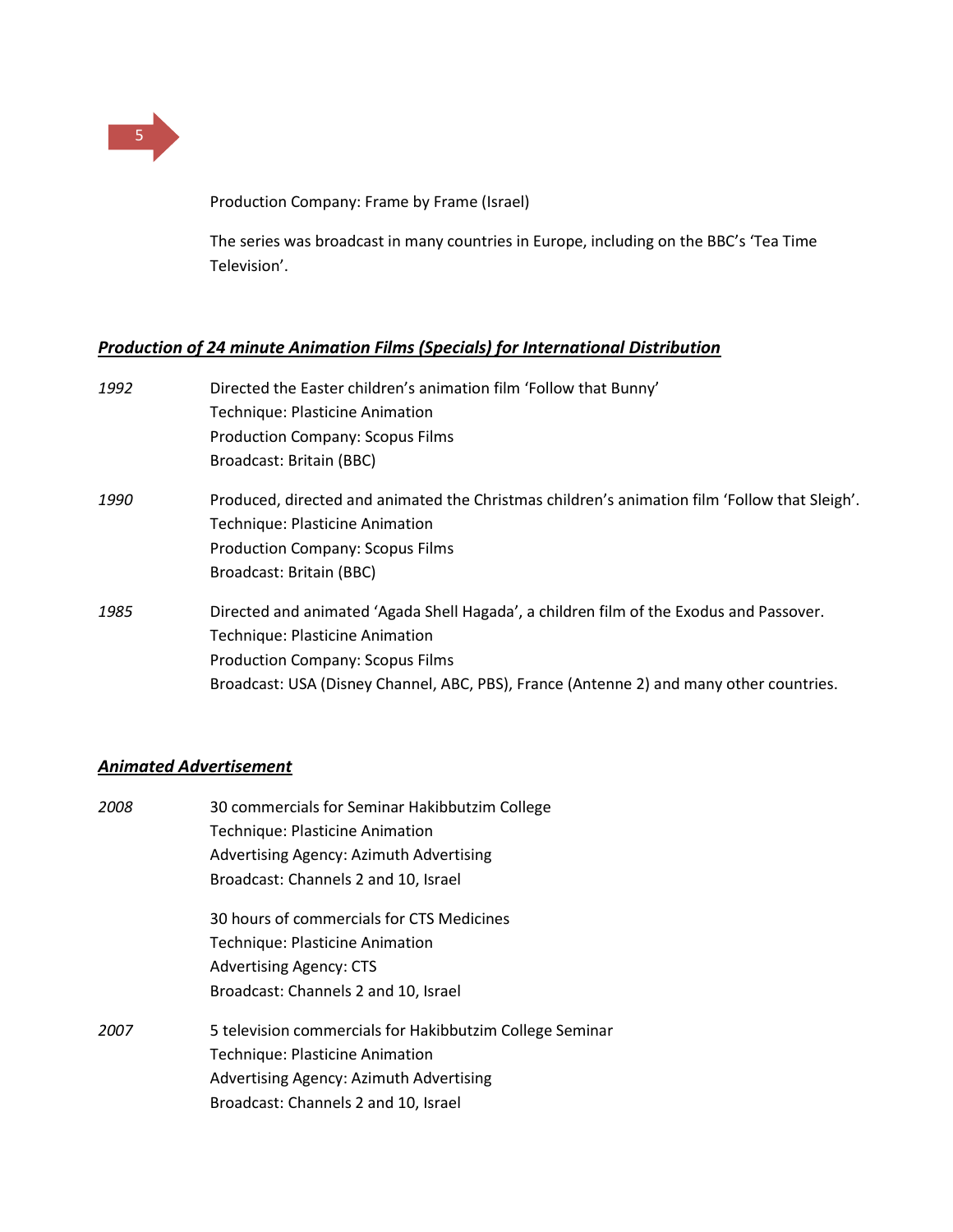

|      | 4 television commercials for CTS Medicines<br>Technique: Plasticine Animation<br><b>Advertising Agency: CTS</b><br>Broadcast: Channels 2 and 10, Israel                                                                                                     |
|------|-------------------------------------------------------------------------------------------------------------------------------------------------------------------------------------------------------------------------------------------------------------|
| 2006 | 4 television commercials for the 'Hetz party<br>Technique: Plasticine Animation<br>Broadcast: Channels 2 and 10, Israel                                                                                                                                     |
| 2002 | Commercials for Bezeq International Internet: 'There's a Way to Turkey' and 'Parrot in the<br>Stadium'; 30 seconds each.<br>Advertising Agency: Adler Chomsky and Worshewski<br>Technique: Plasticine Animation<br>Broadcast: Channel 2, Israel             |
|      | Commercial - 'Sneezing Elephant', 10 seconds<br><b>Cachat Medicine Company</b><br>Broadcast: Channel 2, Israel                                                                                                                                              |
| 2001 | Three commercials for Bezeq, International Internet:<br>'The Parrot', 'The Dog' and 'The Cat - Dana International' (30 seconds each)<br>Advertising Agency: Adler Chomsky and Worshewski<br>Technique: Plasticine Animation<br>Broadcast: Channel 2, Israel |
|      | Commercial for 'Tele Chat', a Bezeq telephony service (30 seconds)<br>Advertising Agency: G. Yafit<br><b>Technique: Painted Animation</b><br>Broadcast: Channel 2, Israel                                                                                   |
|      | Commercial on foreign tourism in Israel, for the Ministry of Tourism (4 minutes)<br>The Government Advertising Agency<br>Technique: A combination of Painted and Plasticine Animation<br>Shown as part of the Foreign Ministry's operations abroad          |
| 2000 | Commercial - 'YELLOW PAGES CO IL' (40 seconds)<br>Advertising Agency: Tsarfati Sternshos Zamir                                                                                                                                                              |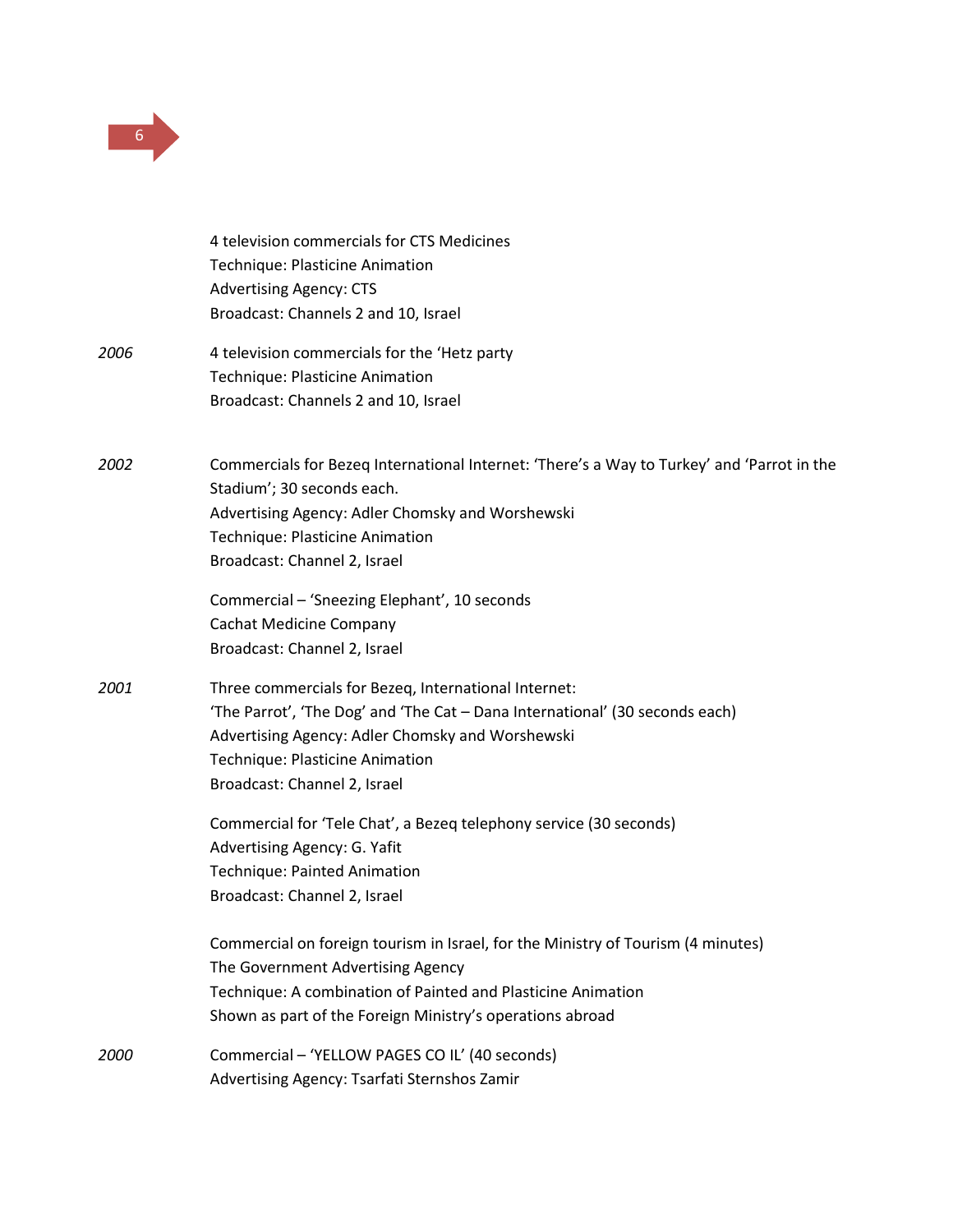

|      | <b>Technique: Painted Animation</b>                                                                                                                                                                         |
|------|-------------------------------------------------------------------------------------------------------------------------------------------------------------------------------------------------------------|
|      | Broadcast: Channel 2, Israel                                                                                                                                                                                |
|      | 4 commercials 'Jordan and Kineret are Saving Water' (40 seconds each)<br>The Government Advertising Agency, Noga Communications<br><b>Technique: Painted Animation</b><br>Broadcast: The Children's Channel |
| 1999 | Commercial 'Family Voice Mail' for Bezeq (30 seconds)<br><b>Advertising Agency: Ariely Publisys</b><br>Technique: Plasticine Animation<br>Broadcast: Channel 2, Israel                                      |
| 1998 | Commercial for Osem's 'Crispy' (30 seconds)<br><b>Advertising Agency: Gittam BBDO</b><br>Technique: Stop motion and computer animation                                                                      |
|      | 12 shorts for the Ad campaign 'Tolerance' (10 seconds each)<br>The Ted Arison Foundation, the Meaning of Life<br>Technique: Plasticine Animation<br>Broadcast: Channel 2, Israel                            |
| 1997 | Commercial - 'Easy' internal tourism (30 seconds)<br>Advertising Agency: Glickmann Netler Meisler<br>Technique: Plasticine Animation<br>Broadcast: Channel 2, Israel                                        |
| 1996 | Two commercials 'Noga Kid' and 'Noga in Space' for Tene Noga<br><b>Advertising Agency: Ariely</b><br>Technique: Plasticine Animation<br>Broadcast: Channel 2, Israel                                        |
|      | Commercial - 'Capitalization is the Direction' for the Israel Land Administration (30 seconds)<br>The Government Advertising Agency<br>Technique: Plasticine Animation<br>Broadcast: Channel 2, Israel      |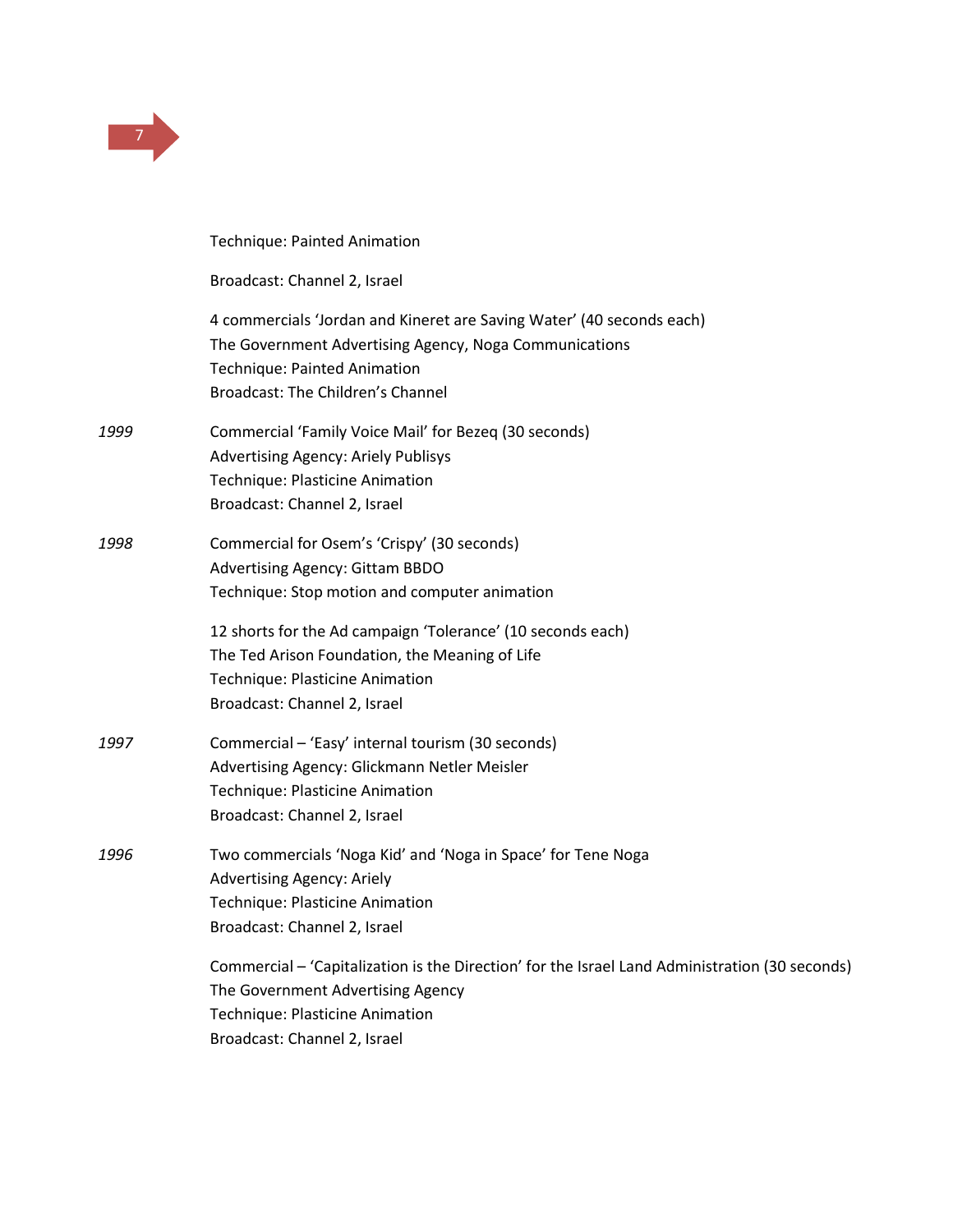

| 1995 | Two commercials 'Talking Potato' for the Vegetable Council (30 seconds each)<br>Advertising Agency: Yehoshua and Co                                               |
|------|-------------------------------------------------------------------------------------------------------------------------------------------------------------------|
|      | Technique: Plasticine Animation<br>Broadcast: Channel 2, Israel                                                                                                   |
|      | Commercial 'Noga Cool' for 'Tene Noga' (30 seconds)<br><b>Advertising Agency: Ariely</b><br>Technique: Plasticine Animation<br>Broadcast: Channel 2, Israel       |
|      | Commercial - 'Osem's Mayonnaise' (30 seconds)<br>Advertising Agency: Gittam BBDO<br>Technique: Plasticine Animation<br>Broadcast: Channel 2, Israel               |
|      | Directed commercial for 'Diesenhaus' (30 seconds)<br><b>Production Company: Sratim</b><br><b>Technique: Painted Animation</b><br>Broadcast: Channel 2, Israel     |
| 1994 | Three commercials 'Noga Ice-cream', 'Cookielida' and 'Tene Noga'<br>(30 seconds each)<br><b>Advertising Agency: Ariely</b><br>Technique: Plasticine Animation     |
|      | Two 'Materna' commercials (30 seconds each)<br>Production Company: Yarkon<br>Technique: Puppets in Stop Motion<br>Broadcast: Channel 2, Israel                    |
|      | Commercial - 'Babushkas' for Hapoalim Bank (20 seconds)<br>Advertising Agency: Kesher Bar'el<br>Technique: Puppets in Stop Motion<br>Broadcast: Channel 2, Israel |
|      | Directed a 'Strip' commercial for Osem (30 seconds)<br><b>Advertising Agency: Gittam</b>                                                                          |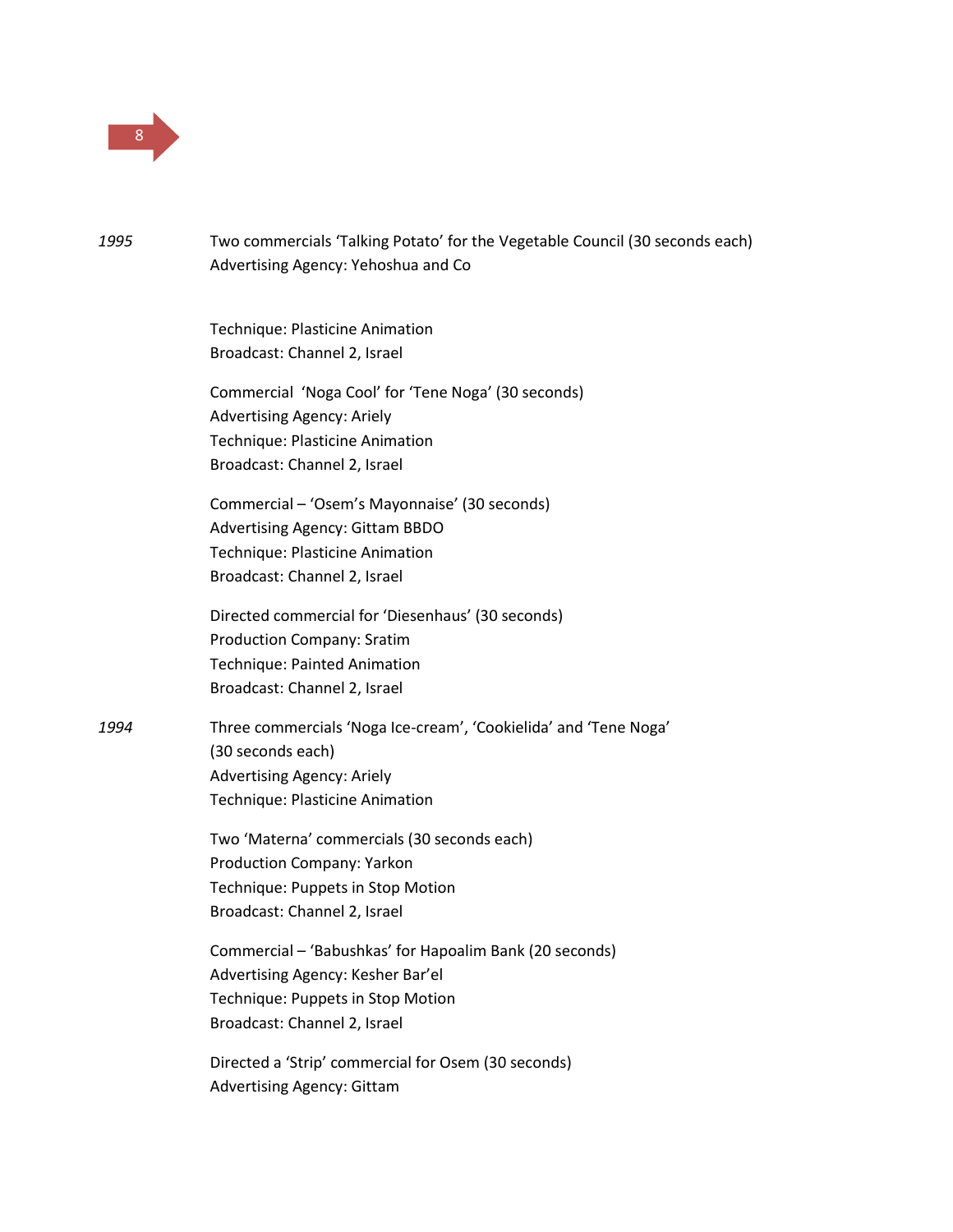

|             | Technique: Computerized Animation<br>Broadcast: Channel 2, Israel                                                                                                                                     |
|-------------|-------------------------------------------------------------------------------------------------------------------------------------------------------------------------------------------------------|
|             | Commercial for Bezeq's 177 Services (20 seconds)<br>The Government Advertising Agency<br>Technique: Plasticine Animation<br>Broadcast: Channel 2, Israel                                              |
| 1993        | Commercial - 'Hungry - Eat Cottage Cheese!' for Tnuva (30 seconds)<br><b>Advertising Agency: Ariely</b><br>Technique: Plasticine Animation<br>Broadcast: Channel 2, Israel                            |
|             | Commercial - 'Chocolate Land' for Osem (30 seconds)<br><b>Advertising Agency: Gittam</b><br>Technique: Plasticine Animation<br>Broadcast: Channel 2, Israel                                           |
|             | Commercial - 'Sano Cleaning Liquid' (30 seconds)<br>Production Company: Yom Tov Hafakot<br>Technique: Stop Motion Animation<br>Broadcast: Channel 2, Israel                                           |
| 1992        | Commercial - 'Tene Noga Ice-cream' (30 seconds)<br><b>Advertising Agency: Ariely</b><br>Technique: Plasticine Animation<br>Movie Theatre Distribution                                                 |
| 1989 - 1989 | Nine service announcements for the Citrus Distribution Council<br>Advertising Agency: Kesher Ba'el<br>Technique: Plasticine Animation<br>Broadcast: IBA, Channel 1, Israel                            |
| 1982 - 1984 | Three service announcements for the Institute of Safety and Hygiene<br>Technique: Plasticine Animation<br>Broadcast: IBA, Channel 1, Israel                                                           |
|             | Directed and produced two service announcements for KKL -<br>Preventing Forest Fires, Preventing Deforestation (30 seconds each)<br>Technique: Painted Animation<br>Broadcast: IBA, Channel 1, Israel |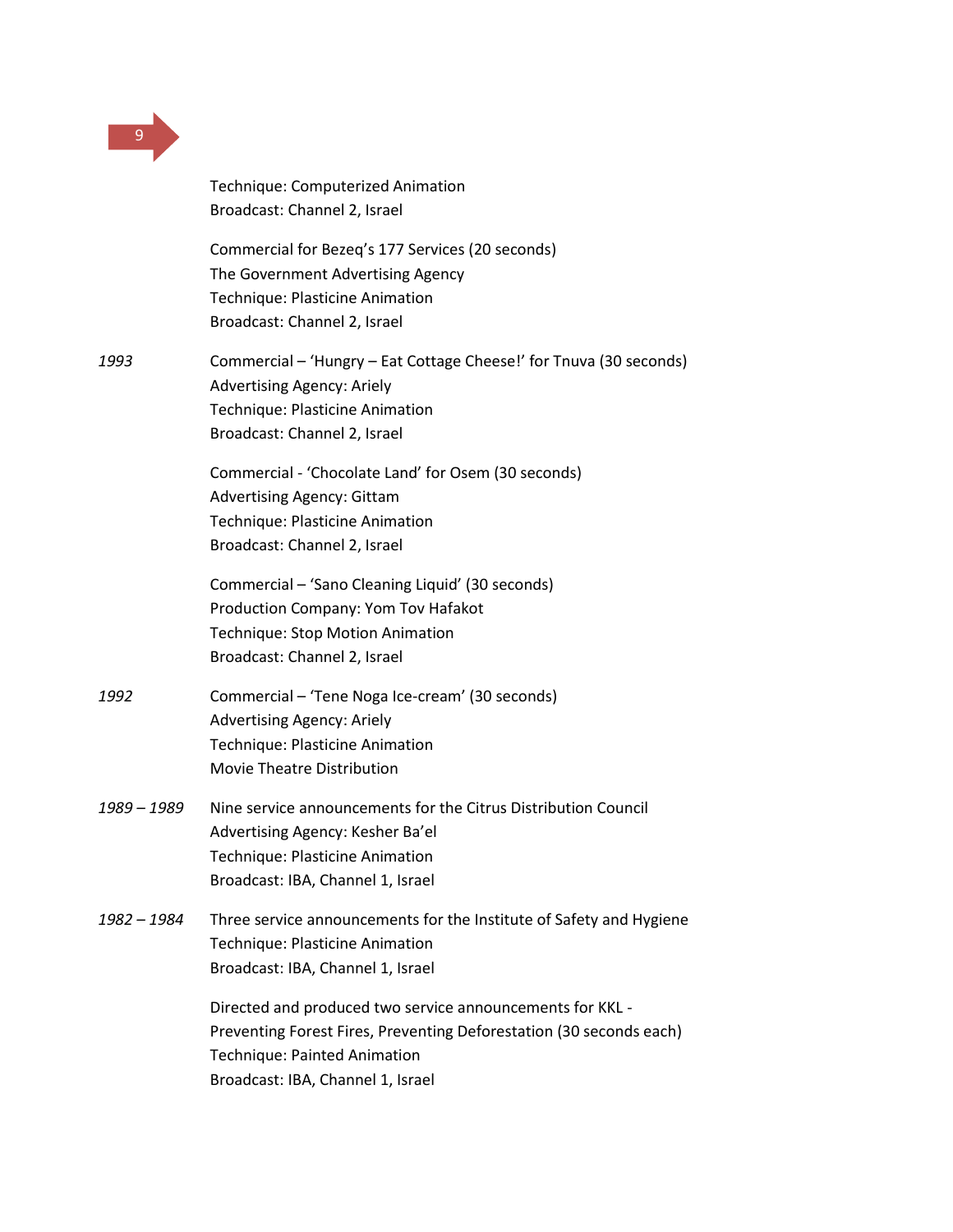

Directed and produced nine service announcements for the Council for Vegetables 'Vegetables, Man, Vegetables' (30 seconds each) Production Company: Dana Hafakot Broadcast: IBA, Channel 1, Israel

Directed and produced a commercial for Tfahot Bank (30 seconds) Technique: Painted Animation Movie Theatre Distribution

*1978 – 1981* Twelve service announcements for the Road Safety Administration (30 seconds each) Technique: Plasticine Animation Broadcast: IBA, Channel 1, Israel A service announcement for gas usage safety (30 seconds) Production Company: Positive Technique: Plasticine Animation Commercial – 'American Israeli Bank' (1 minute)

Advertising Agency: Ariely (1978)

Technique: Plasticine Animation

Movie theatre distribution

### *Animation Films for Broadcast in Israel*

| 2004 | Directed and produced animated transition segments for the 'Yom Tov'                 |
|------|--------------------------------------------------------------------------------------|
|      | annual telethon for Keshet                                                           |
|      | <b>Technique: Painted Animation</b>                                                  |
|      | Broadcast: Keshet, Channel 2, Israel                                                 |
| 2003 | Directed the animated short 'King Solomon and the Bee' (5 minutes) for Sesame Street |
|      | Production Company: Zebra Tikshoret                                                  |
|      | <b>Technique: Painted Animation</b>                                                  |
|      | Broadcast: Junior Hop Channel, Israel; Jordan Television                             |
|      | Directed, designed and animation 'Frogs and Colors' (5 minutes) for Sesame Street    |
|      | Production Company: Zebra Tikshoret                                                  |
|      | Technique: Plasticine Animation                                                      |
|      | Broadcast: Junior Hop Channel, Israel; Jordan Television                             |
|      |                                                                                      |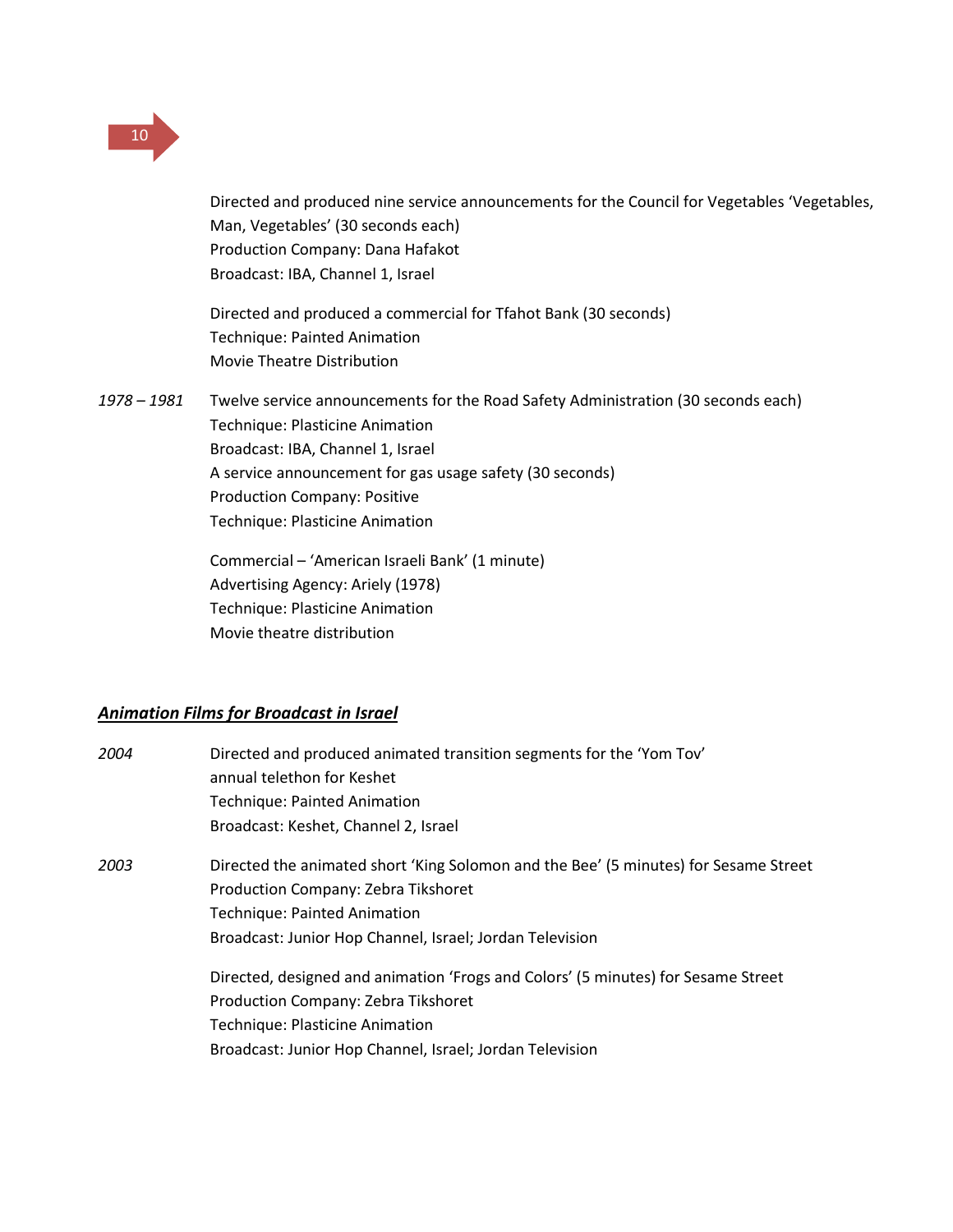

|             | Scripted and direction the animated short 'Firemen' (4 minutes)<br>for Sesame Street<br>Production Company: Zebra Tikshoret<br>Technique: Puppet Stop Motion<br>Broadcast: Junior Hop Channel, Israel; Jordan Television                                                              |
|-------------|---------------------------------------------------------------------------------------------------------------------------------------------------------------------------------------------------------------------------------------------------------------------------------------|
| 2002        | Scripted and directed the animated short 'Channel Theme Song' for Junior Hop Channel, Israel<br>(2 minutes)<br>Production Company: Matav Ktantanim<br>Technique: Painted Animation<br>Broadcast: Junior Hop Channel, Israel                                                           |
|             | Scripted, designed and directed an animated clip for a children's video for 'Strauss Culture<br>Industries' (5 minutes)<br>Production Company: Strauss Culture Industries<br>Technique: Plasticine Animation combined with Painted Animation<br>Broadcast: Junior Hop Channel, Israel |
| 2001        | Scripted and directed transition segments for Junior Hop Channel, Israel (20 - 50 seconds each)<br>Production Company: Metav Ktantanim<br><b>Technique: Painted Animation</b><br>Broadcast: Junior Hop Channel, Israel                                                                |
| 1982 - 1985 | Scripted, directed and produced 82 shorts for Sesame Street (30 seconds each)<br>Production Company: Frame by Frame (Israel)<br>Technique: Plasticine Animation; Painted Animation<br><b>Broadcast: Israel Educational Television</b>                                                 |
|             | Scripted, directed and animated five introductions for 'Hello Jerusalem' magazine<br>(30 seconds each)<br>Production Company: Frame by Frame (Israel)<br>Technique: Plasticine Animation                                                                                              |
| 1975 – 1977 | Directed and animated numerous introductions and animated films for IBA Channel 1, Israel<br>Children Programming including 'Rich Rach', 'Tele Pele', youth program<br>'Elem and Alma'                                                                                                |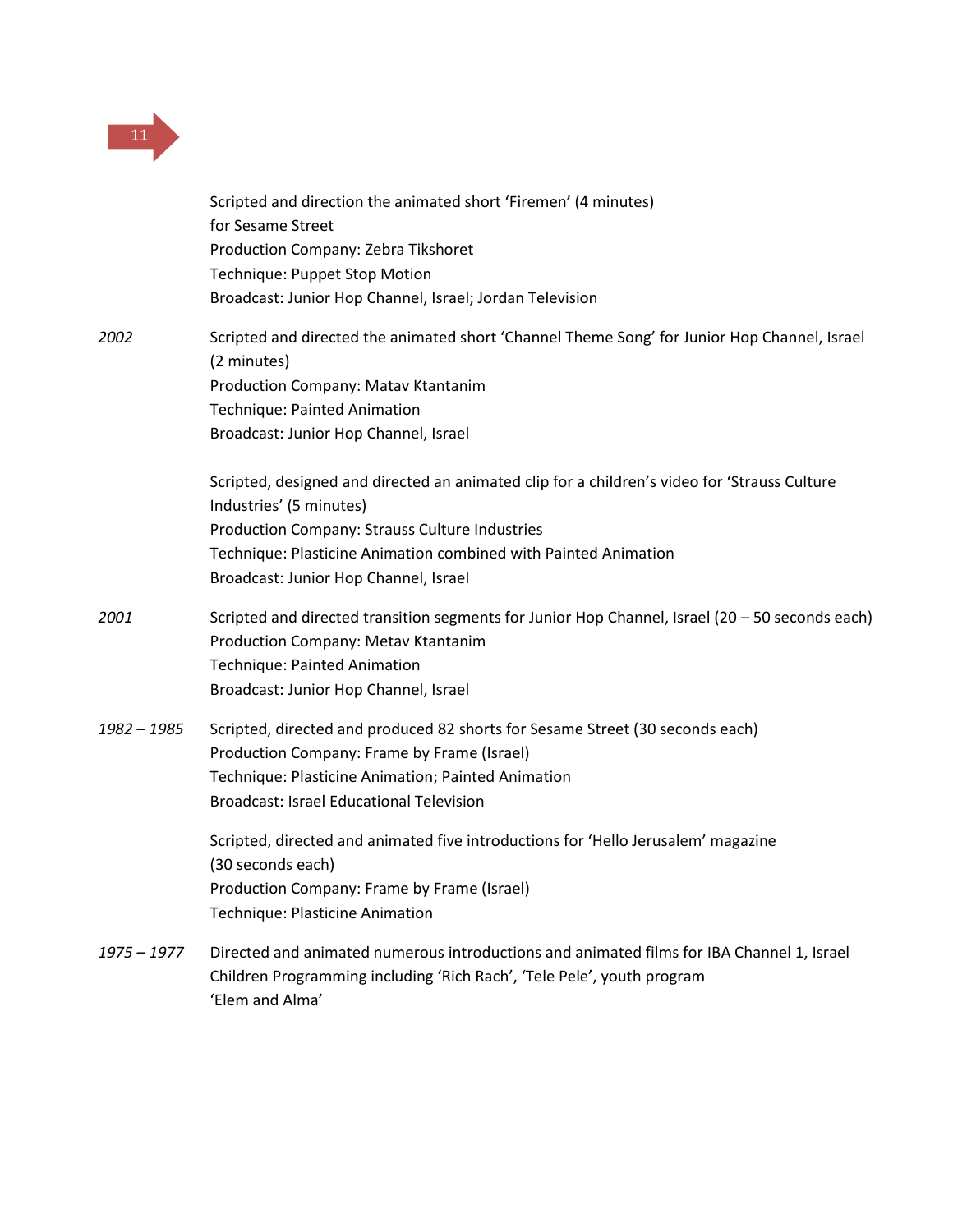

# *Children's Books Illustration*

| 2012 | Wrote and illustrated 'Rony's Clay Christmas' as part of the series "Secrets of Clay"<br>Published by: A-NO-NI-MA+ an imprint of Daniella De-Nur Publishers                                                                                                               |
|------|---------------------------------------------------------------------------------------------------------------------------------------------------------------------------------------------------------------------------------------------------------------------------|
| 2011 | Wrote and illustrated 'The Nativity' as part of the series "Secrets of Clay"<br>Published by: A-NO-NI-MA+ an imprint of Daniella De-Nur Publishers                                                                                                                        |
| 2010 | Wrote and illustrated 'Secrets of Clay - Dinosaurs'<br>Published by: A-NO-NI-MA+ an imprint of Daniella De-Nur Publishers                                                                                                                                                 |
| 2009 | Wrote and illustrated 'Blue Bear Sweeter Than Honey' (fiction for toddlers)<br>'Blue Bear Wants to Sleep' (fiction for toddlers)<br>'Book of Colors' (board book)<br>'Book of Numbers' (board book)<br>Published by: A-NO-NI-MA+ an imprint of Daniella De-Nur Publishers |
| 2006 | Wrote and Illustrated 'Secrets of Clay -Animals in the Wild'<br>Published by: A-NO-NI-MA+ an imprint of Daniella De-Nur Publishers                                                                                                                                        |
| 2005 | Wrote and illustrated' Secrets of Clay 'Pets & Farm Animals'<br>Published by: A-NO-NI-MA+ an imprint of Daniella De-Nur Publishers                                                                                                                                        |
| 1991 | Illustrated two children's books: 'The King's Daughter's Love' and 'The Lady and Wind'<br>Published by: Dvir (Based on H.N. Bayalik Tales)                                                                                                                                |
| 1989 | Illustrated three children's books: 'The Soap Cried A Lot' by Miriam Yalan- Shtekelis; 'Dovduba's<br>Birthday' by Anda Amir; 'In the Vegetable Garden' by H. N. Byalik<br>Published by: Dvir                                                                              |
|      | Illustrated the children's book 'Follow that Sleigh'<br>Published by: Scopus; Distributed: USA                                                                                                                                                                            |
| 1987 | Illustrated four children's booklets based on the animated series 'Foxy Fables'<br>Published by Scholastics, Britain                                                                                                                                                      |
|      | Illustrated three children's books: 'A Plasticine Vegetable Garden' by Dror Green; 'The Rabbit's<br>Orchestra' by Dror Green; 'Birds in Play-dough' by Dror Green<br>Published by: Keter                                                                                  |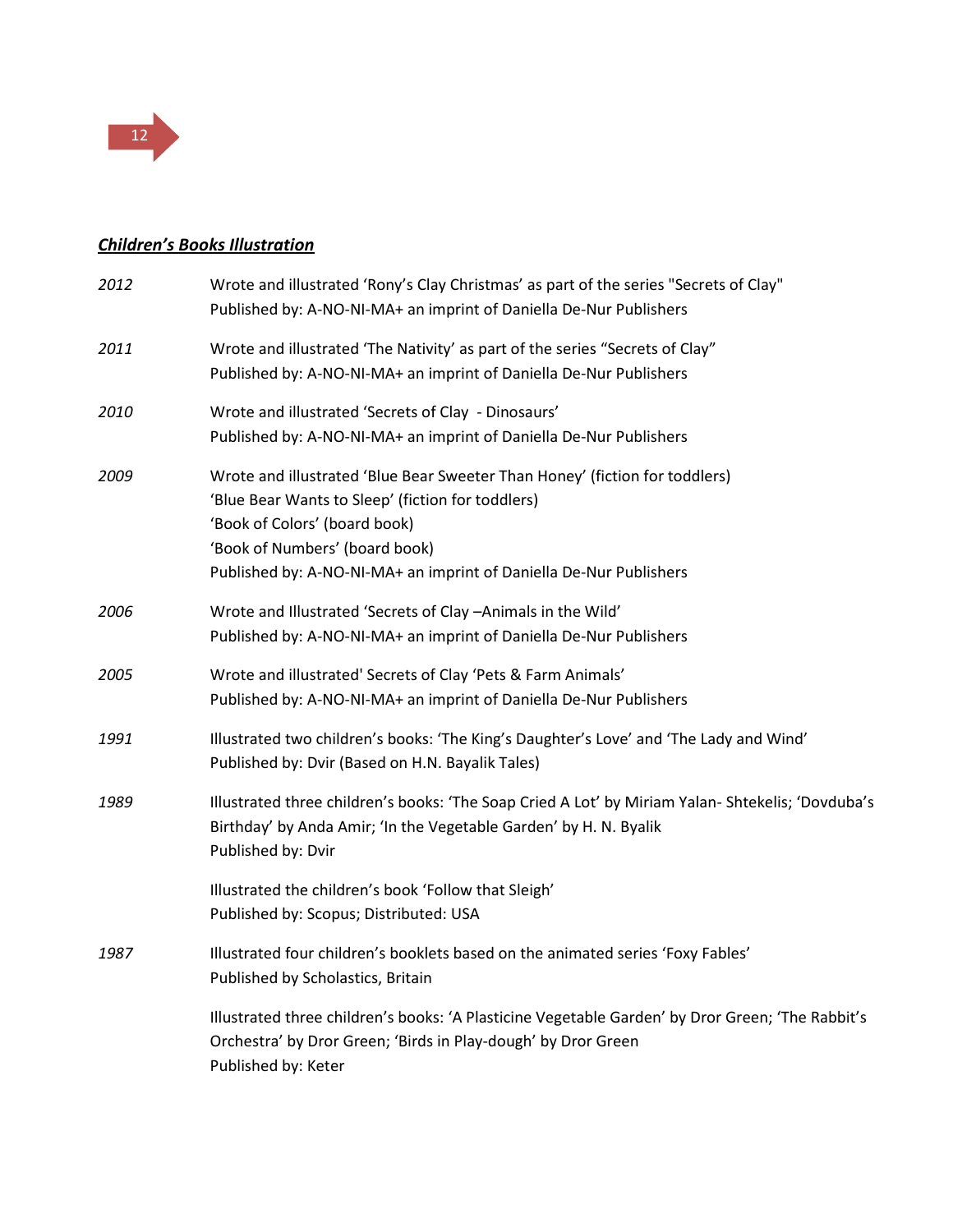

|      | Illustrated the children's book 'A Legendary Year' by Efraim Sidon<br>Published by: Keter/Scopus                                                                                                                              |
|------|-------------------------------------------------------------------------------------------------------------------------------------------------------------------------------------------------------------------------------|
| 1986 | Illustrated three children's books: 'The Animated Haggadah' - The Passover Hagada illustrated<br>in plasticine; 'The Animated Megillah' by Efraim Sidon; 'The Animated Menorah' by Efraim Sidon<br>Published by: Keter/Scopus |
| 1982 | Illustrated the children's book 'Saul the Tractor' by Gidi and Anat Gov<br>Published by: Kinneret                                                                                                                             |
| 1976 | Illustrated the children's book 'The Wizard's Apprentice' by Talma Aligon<br>Published by: Keter                                                                                                                              |

## *Awards and Commendations*

| 2008 | Judge at AniFest International Animation Festival and in animation workshops in Tarabon, Czech<br>Republic.                                               |
|------|-----------------------------------------------------------------------------------------------------------------------------------------------------------|
| 2007 | One of the founders of the international animation portal 'Aniboom' and<br>manager of animation within the portal                                         |
| 2004 | Gold medal for Sesame Street, for three animated films<br>International Festival for Media, Hamburg, Germany                                              |
| 2002 | Silver Medal in the Not for Television Commercials category for animated short commercial for<br>Ministry of Tourism<br>The New York Commercials Festival |
| 1995 | Finalist for plasticine commercial 'Osem's Mayonnaise' produced for Gittam BBDO<br>The New York Commercials Festival                                      |
| 1989 | The Nahum Gutmann Award for Illustration, for the book 'Dovduba Birthday' by Anda Amir<br>(published by Dvir)                                             |
| 1988 | Gold medal from the Advertisers' Union for the nine-plasticine film campaign for the Citrus<br><b>Distribution Council</b>                                |
| 1985 | First prize for Animated Film 'Agada Shel Hagada'<br>The International Jewish Film Festival, Tiberius                                                     |